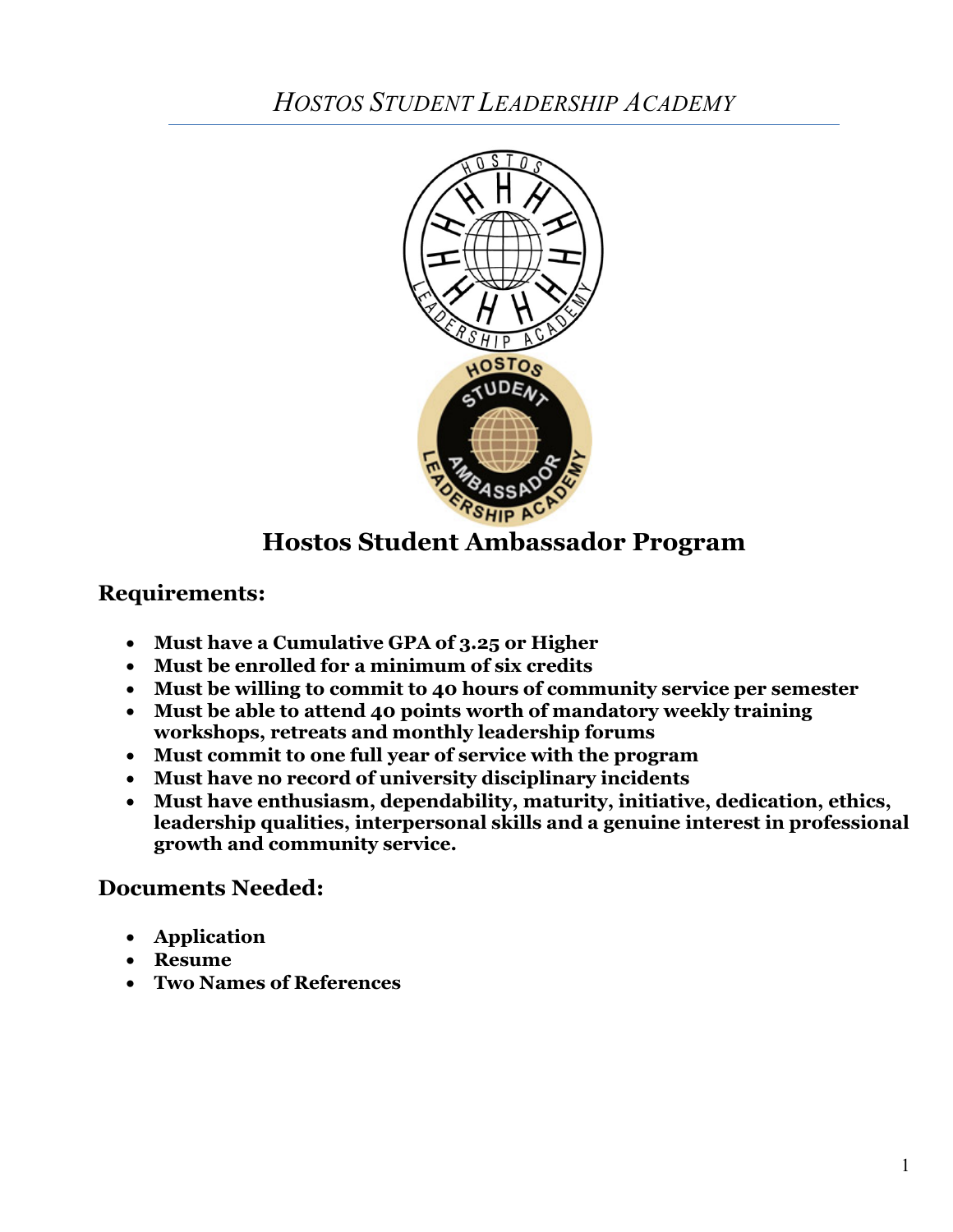#### **HCC STUDENT LEADERSHIP ACADEMY**

*Office of Student Leadership Development*

450 Grand Concourse, Room C-392, Bronx, New York 10451 (718) 518-6541, [jlibfeld@hostos.cuny.edu](mailto:StudentLeadershipAcademy@hostos.cuny.edu)

#### **2021-2022 Student Ambassador Application Form**  (Please Print Clearly)

| Full Name:                               |                                                       |          |  |                                                                                                                                                                                                                                      |  |
|------------------------------------------|-------------------------------------------------------|----------|--|--------------------------------------------------------------------------------------------------------------------------------------------------------------------------------------------------------------------------------------|--|
| CUNYFirst ID#:                           |                                                       |          |  |                                                                                                                                                                                                                                      |  |
| Address:                                 |                                                       |          |  | <u> 1989 - Johann Harry Harry Harry Harry Harry Harry Harry Harry Harry Harry Harry Harry Harry Harry Harry Harry</u>                                                                                                                |  |
|                                          |                                                       |          |  | <u> 1999 - 1999 - 1999 - 1999 - 1999 - 1999 - 1999 - 1999 - 1999 - 1999 - 1999 - 1999 - 1999 - 1999 - 1999 - 19</u>                                                                                                                  |  |
|                                          |                                                       |          |  |                                                                                                                                                                                                                                      |  |
| Home Phone                               |                                                       |          |  |                                                                                                                                                                                                                                      |  |
| E-mail:                                  | <u> 1989 - Paris Amerikaanse kommunister († 1905)</u> |          |  |                                                                                                                                                                                                                                      |  |
|                                          | (Please Print)                                        |          |  |                                                                                                                                                                                                                                      |  |
| Parent/Guardian's Name:                  |                                                       |          |  |                                                                                                                                                                                                                                      |  |
| In case of emergency, please contact:    |                                                       |          |  | <u> 1999 - Johann Harry Harry Harry Harry Harry Harry Harry Harry Harry Harry Harry Harry Harry Harry Harry Harry Harry Harry Harry Harry Harry Harry Harry Harry Harry Harry Harry Harry Harry Harry Harry Harry Harry Harry Ha</u> |  |
| Emergency phone#:                        |                                                       |          |  |                                                                                                                                                                                                                                      |  |
| Applicant's Classification (circle one): |                                                       | Freshman |  | Sophomore                                                                                                                                                                                                                            |  |
|                                          |                                                       |          |  |                                                                                                                                                                                                                                      |  |
|                                          |                                                       |          |  |                                                                                                                                                                                                                                      |  |
| Cumulative GPA: _____________            |                                                       |          |  |                                                                                                                                                                                                                                      |  |

**I have read and understand the Student Leadership Academy Program description and requirements. Furthermore, I affirm that the information that I have provided in this application is factual. I understand that any false statements provided in this application will automatically disqualify me as a candidate for the Student Leadership Academy Program. Since the Student Leadership Program carries with it privileges and responsibilities, I hereby give permission to the Office of Student Leadership and the Student Leadership Coordinator to access my academic and judicial records with Hostos and CUNY. This information will be used for the sole purpose of determining minimal qualifications for my eligibility to participate in this program.**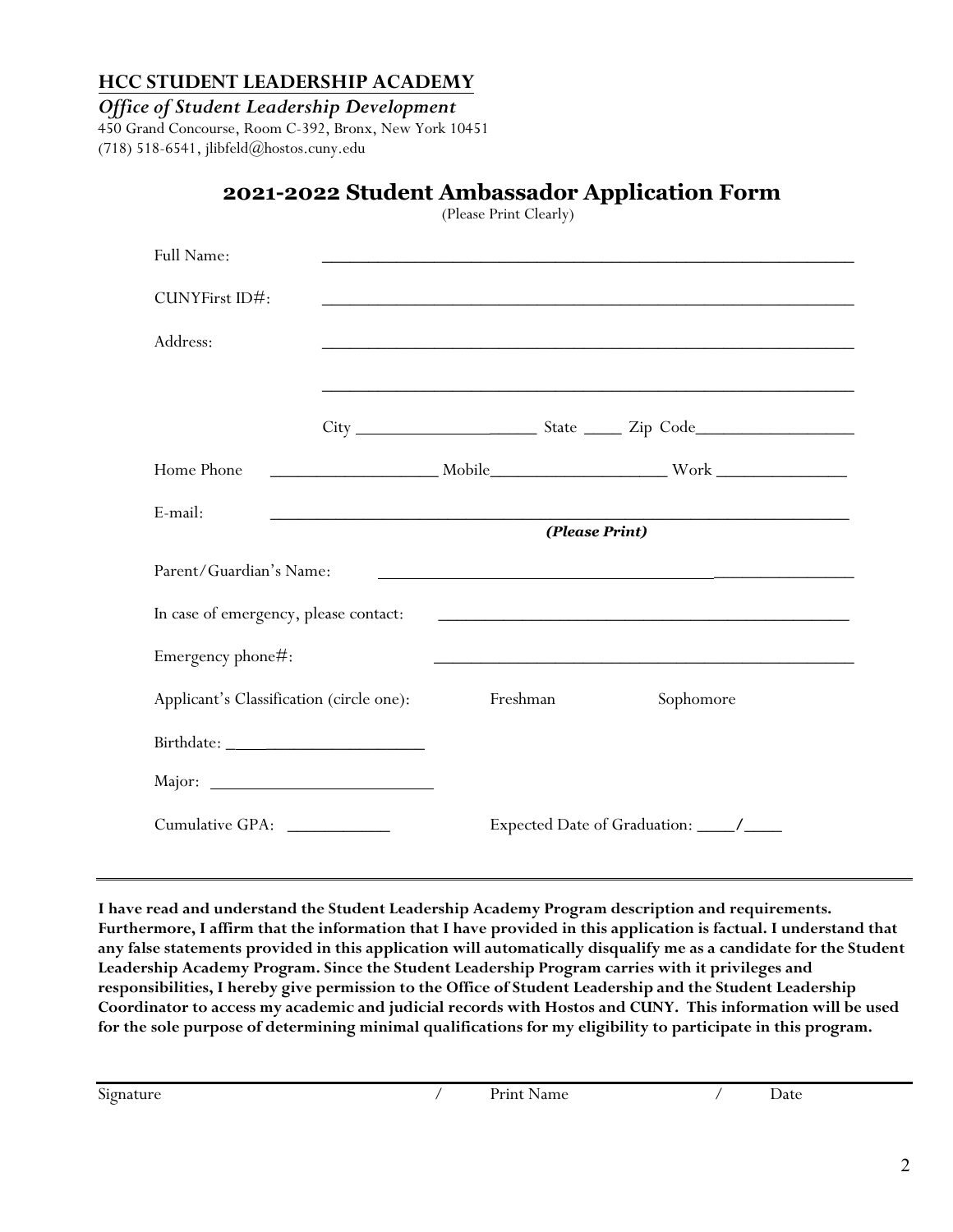## **HCC STUDENT LEADERSHIP ACADEMY**

*Office of Student Leadership Development* 450 Grand Concourse, Room C-392, Bronx, New York 10451 (718) 518-6541, jlibfeld@hostos.cuny.edu

| Applicant's Name: ___ |                                                                                                                     |
|-----------------------|---------------------------------------------------------------------------------------------------------------------|
|                       | (Please Print Clearly)<br>1) Why would you like to be a member of the Student Leadership<br>Academy?                |
|                       | 2) What skills or qualities do you feel that you possess that will<br>contribute to the Student Ambassador Program? |
|                       | 3) Are you a member of any clubs or organizations on the Hostos<br>campus? Do you hold any executive positions?     |
|                       | 4) What characteristics do you possess that make you a good leader?                                                 |
|                       | 5) What, if any community service activities have you participated in<br>over the past year?                        |
|                       |                                                                                                                     |